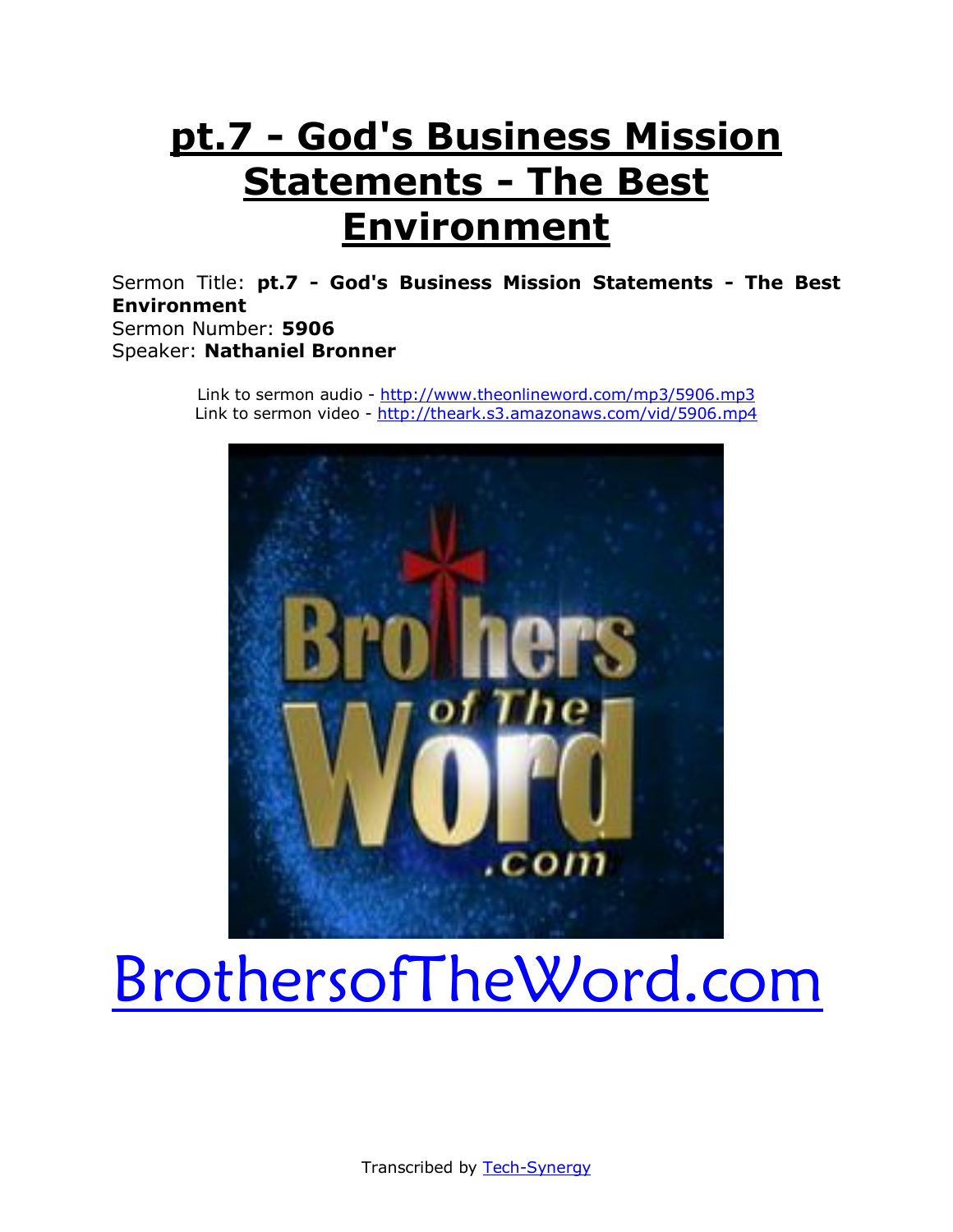- Nathaniel Bronner: Some of us don't have the foundation for great blessing right now because it'll mess us up. God cannot give it to us because if he did, we'd forget him.
- Female: You are listening to BrothersoftheWord.com. This is Part 7 of the series titled "God's Business Mission Statements - We shall strive to have the best environment" by name is Nathaniel Bronner. This messages is number 5906.

(Music Playing: 00:00:24 - 00:00:37)

- Female: And now for God's Business Mission Statements Part 7 We shall strive to have the best environment.
- Nathaniel Bronner: Welcome to Brothers of the Word because brother, you need the word.

And as you know, I have been in the middle of a series dealing with the eight mission statements that God gave me actually about my company, and the further I get into the series, the more I am understanding why God had me to speak on those eight mission statements. So today is actually Mission Statement No. 6, but I've been on this series now well over a couple of months, and sometimes people when you begin to speak things, it vibrates through the air.

Last month we reached an entirely new height of sales. It just blew everybody's mind and we went further and higher than we've ever gone before. But God said, "I want you to speak about the eight things I told you to do within your company." And I'm understanding more and more not just how it relates to me and the company and how it may relate to some of you, I'm even understanding greater how even the company is going to play a bigger part even in your life.

You may not understand it now, but I'll explain it to you later but it's going to make a difference. Last month was just a phenomenal month. We couldn't believe and the thing about it - - normally what happens when you have one of those super months, the next month be a little lower, because everybody has ordered and they place these huge orders and then you get this huge month this month. In the next month things will go down. And the thing about it, we're halfway exactly today -- halfway through this month and this month is looking like it may be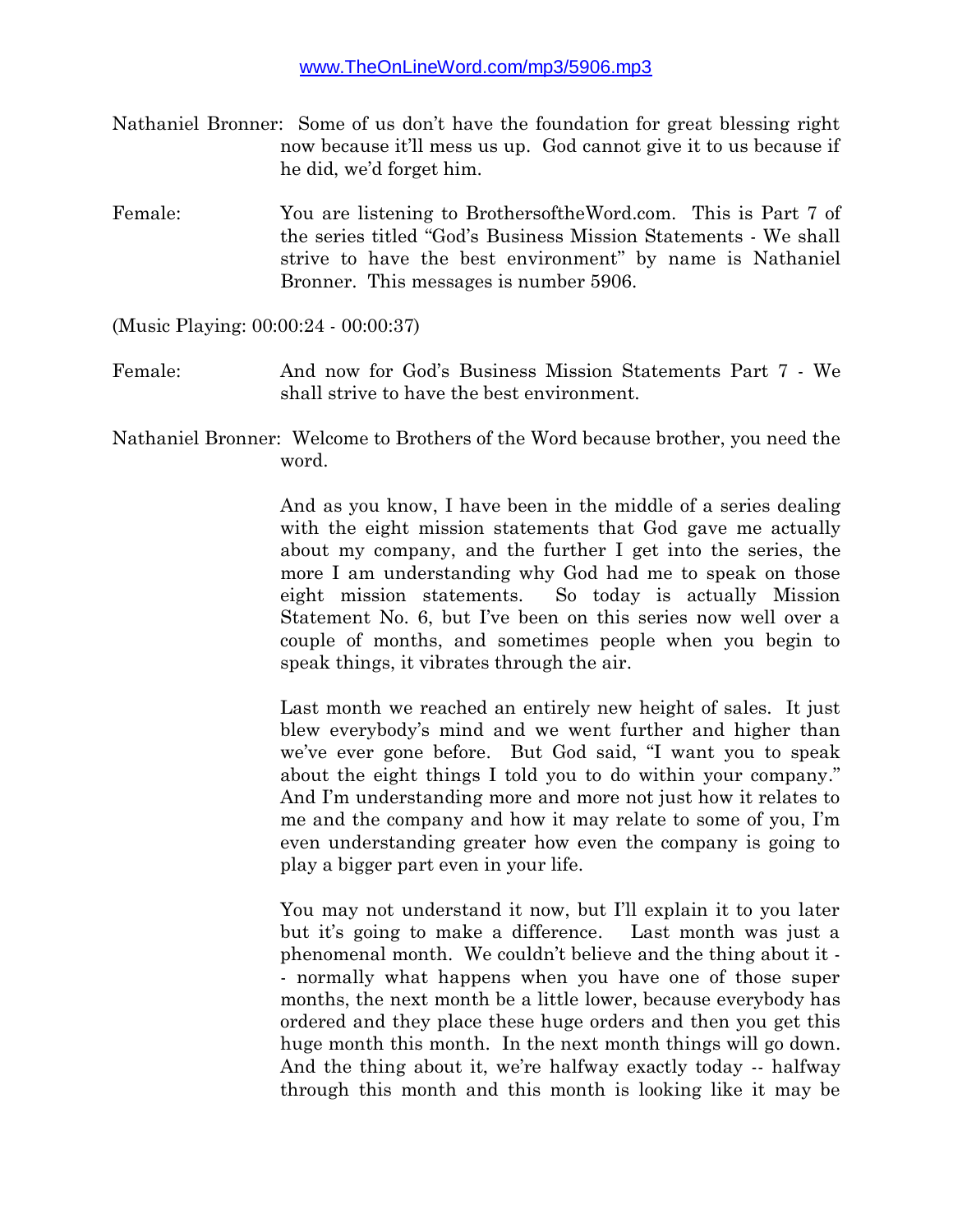bigger than last month. So God has breathed just in me just talking about doing what God says to do, he's breathed the blessing.

Some of you all, if you just start talking about -- not even doing it, you just start even talking about what God has told you to do, it'll bring greater levels of blessing in your life because there's a power just in what you even talk about. I'm seeing it even with my sons just what they even talk about. I remember on last Sunday -- last Sunday was Super Bowl Sunday, and I'm in the house and I'm listening to my sons, the two oldest ones talk and this is Super Bowl Sunday and they are 25 and 21. The other one will be 22 this month. So they're 25 and 21. It's Super Bowl Sunday, and I'm here listening to them talk and they didn't mention one single syllable about the Super Bowl. They're talking about investing.

I say, "My goodness." You're in the middle now where they're talking about buying a Bitcoin mining machine and it's a difference when you change your elevation from one level to the next level. When you change your elevation from being on television watching something, to being in the stands watching something, to being on the field playing something, to owning the team. It's a different level of mentality.

So when God has me even talking about what he told me to do in my company, some of the stuff is going to inspire you to change your level. There's nothing wrong with watching the Super Bowl. I hope you enjoyed it. It was phenomenal. Now see, the one thing I did know -- I did know the quarterback of the Tampa Bay Bucs and it's not because I followed the Tampa Bay Bucs. I went to school in St. Petersburg which is next door to Tampa and I hadn't watched a single Tampa Bay Bucs game yet, but I did know who Tom Brady was. And the reason I knew who Tom Brady was because I read his book called the TB12 Method which is about how a man in his 40s can outdo men in their 20s and I want to know how he do this. How this man is 40 something years old and he is outplaying, he is outperforming. He is faster. He is stronger. He is more flexible. He is more accurate. How this man doing is, he twice as old than these 20 years? I want to know.

So if you want to know something, study somebody who's doing it. I don't need to study somebody who didn't make the Super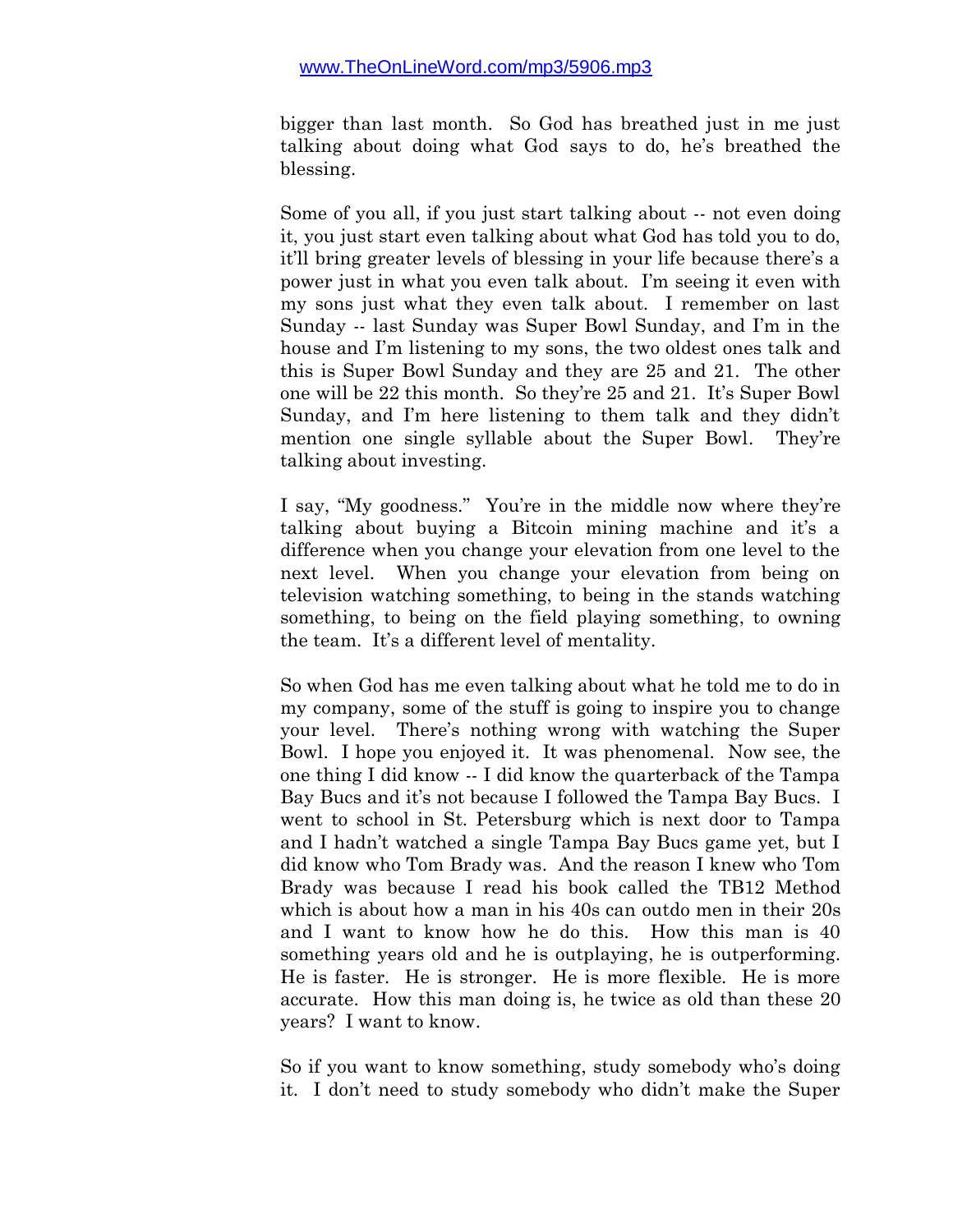Bowl, I want to study somebody who not only made the Super Bowl, won the Super Bowl. Tom Brady wrote a book called the TB12 Method and it talks about how he gets his body and mind in shape so he can whoop folk half his age.

00:05:06

I wanted to know. I didn't watch him in the Super Bowl, but I did read his book because I want to be able to perform better than folk 20. But to do that, I can't do that sitting on the couch watching the Super Bowl. You got to get up and move.

So people were preparing just to go to another level. So as we get into first of all the six of the mission statements and number one was always remain financially viable. We must make sound financial decisions to remain profitable to not only remain in business, but to prosper in business.

Number two, use no deception. We must always be truthful both inside the company and to our customers and never use deception for gain or other reasons.

Number three, our products and actions must be beneficial. Everything done at thewoman.com must have an overall beneficial effect.

Number four, we shall strive to have excellent customer service. We shall strive to treat each customer relationship as we wish to be treated.

Number five, we shall strive to be the best in products and service. No company shall offer a better product value.

Today, I deal with our mission statement that God gave us, number six, we shall strive to have the best environment. We shall do our best to maintain a spirit of diligence, faithfulness, excellence, trust, peace and harmony that shall transcend the office and spread to our personal relationships. And that's what God told me. He said, "Not only will you have the best environment in these six areas." He said, "But it will be so strong that it transcends to your personal relationships." And actually as I was going over this this morning, it brought back to mind Mr. Moe. Now Mr. Moe was actually a white man who I hired years ago. He used to be our office manager and Mr. Moe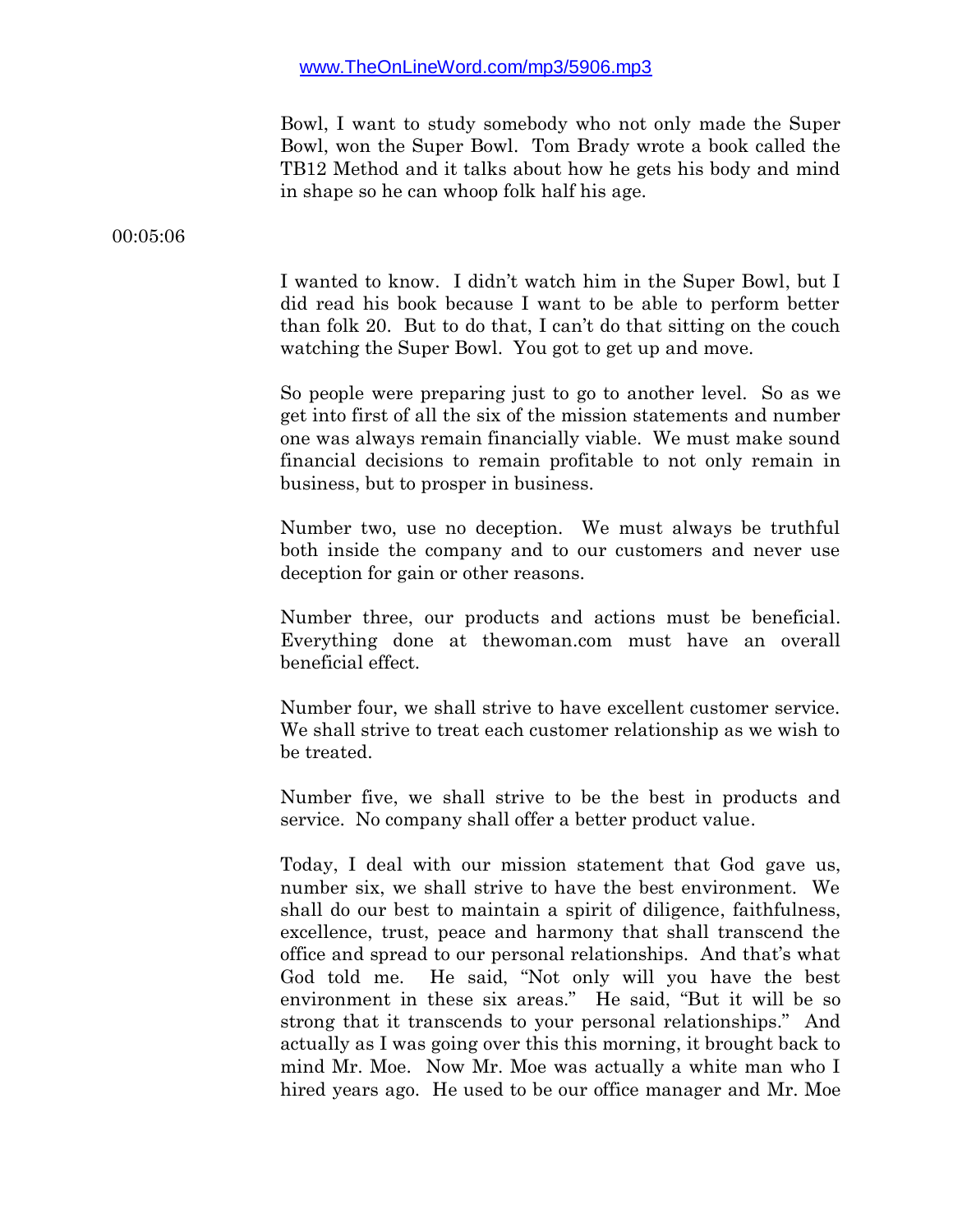came to me one day and he said, "Mr. Bronner." He said, "If I were not working for your company, I would be divorced." He said, "Because my wife and I, we went through a rough time and all of my family told me 'I got a good lawyer for you.' But here you sat down and your brother sat down with me and you talked to us about relationships and you told us how to hang in there."

He said, "If I was not at this company, I would have been divorced because all the folk around me divorce and if I listened to them, I had done what they did. But because I was here." As I thought about it, "So let me think about this thing, Century now is 33 years old." I said, "It's been nobody who has been divorced or gotten divorced while they're working for this company." In the 33-year history of this company -- I'm sitting and then I had to email Susan (00:08:05) and not now while I'm in that. Nobody at the company has gotten divorced. Now there was some folks who got divorced before they got there. I can't do nothing about that. There's some people who got divorced before they got there. There may have been some who got divorced after they left, but there has not been one single -- and the thing about it, there's been divorces in the church, but there's been none in the company.

And I sat down, I thought about that and we have some people now who don't work in the office. They work remotely, some even out of state, but they're still on the payroll. They've not gotten divorced. I remember one couple and gentlemen who work for me and he came, he said, "Man, I'm having a hard time in this relationship." I talked with him, still there.

The mission statement of having the best environment and it would extend to your personal lives, it has even filtered through to our employees and not one single employee of Century Systems has gotten divorced while they worked for the company, while they're on payroll. Do you know how much that defies statistics? But there is a spirit that when you're following God, it affects everybody because what you are around and I remember what Mr. Moe said. He said, "Everybody around me was divorced and everybody told me 'they handed me a card, it's lawyer right here, call them. They'll make sure they put up a good fight for you.'" That's not what we told Mr. Moe, and when he left there, he thanked us, "Thank you for saving my marriage because if I had not have been here, I've been with all the rest of the folk I'm around and have been divorced."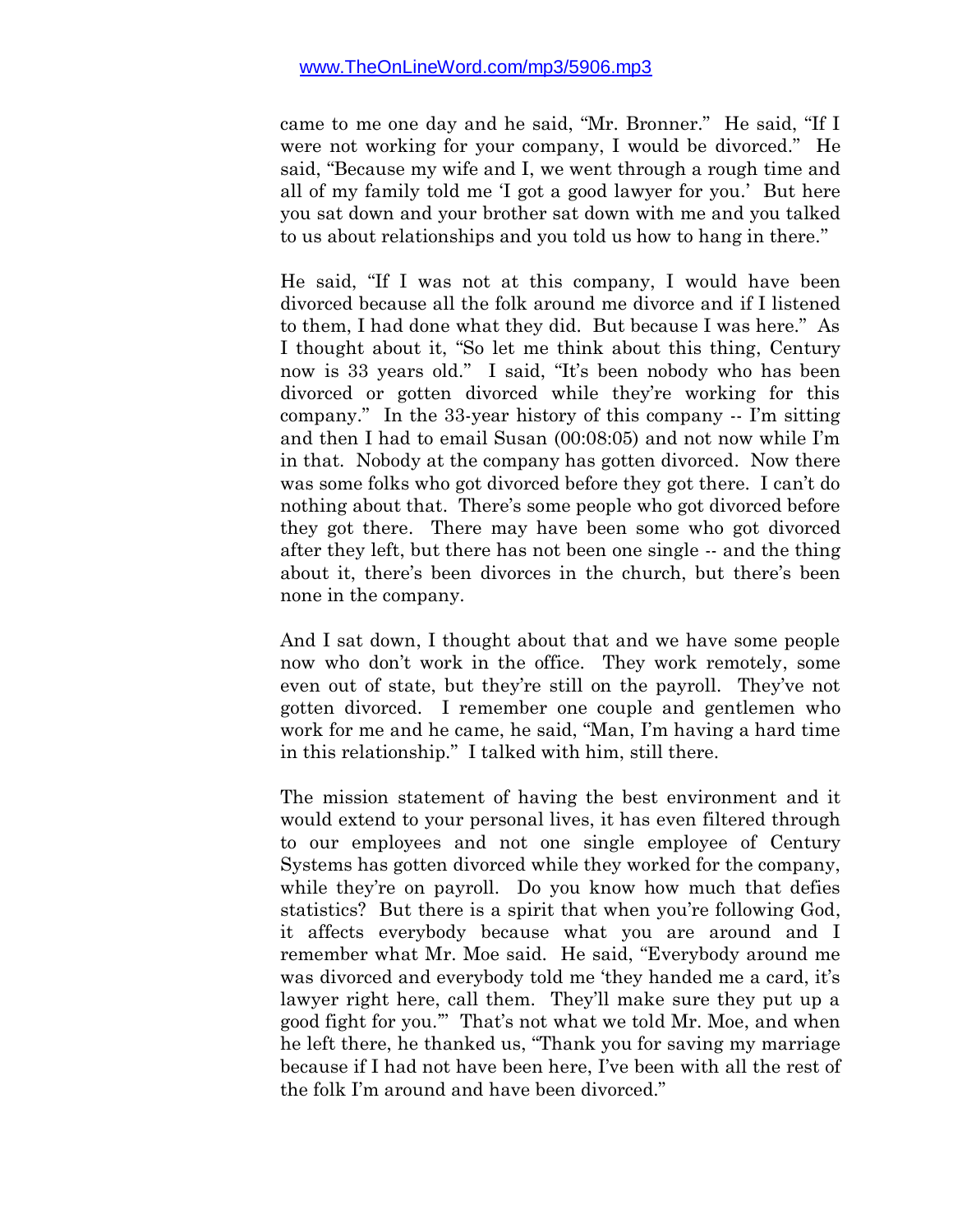So it's a spirit sometimes it goes through. It makes a difference just in who you're around and how the head filters through the whole environment. And see, we get those six things just in that best environment of diligence and faithfulness, of excellence, of trust, of peace and of harmony. And I asked God, I said, "Lord, what scripture do I use for this because it's a kind of little." He spoke a word. He simply said, "Matthew 16:2" and I looked up Matthew 16:2. I said, "What that got to do with today's message?

#### 00:10:17

Sometimes it just looks like it has nothing to do with the message until I sit down and analyze it. In Matthew Chapter 16, I'm going to read the first four verses. "The Pharisees and Sadducees came to Jesus and tested him by asking him to show them a sign from heaven. He replied, "When evening comes, you say, 'It will be fair weather, for the sky is red,' and in the morning, Today it will be stormy, for the sky is red and overcast.' You know how to interpret the appearance of the sky, but you cannot interpret the signs of the times. A wicked and adulterous generation looks for a sign, but none will be given it except the sign of Jonah." Jesus then left them and went away.

I said, "What did that have to do with today's message?" In business, most people understand the mission statement number one that God gave us, always remain financially viable. We must make sound financial decisions to remain profitable to not only remain in business, but to prosper in business. We all understand that in business. Often, we understand what's called EBITDA. An EBITDA is an accounting term that's used to give the value of a business. It actually means earnings before interest, taxes, depreciation and amortization. It's the way you measure the financial health, the financial value of a business. And you get the EBITDA figure and you multiply that by four to five times and that gives you how much the business is worth. All the people in businesses understand that. They can understand like Jesus saying, "You can understand the signs of a sky, but you don't understand the sign of the times."

It's easy sometimes to value something based on a financial bottom line. It's easy to see the sign of EBITDA. What you don't see is the other stuff and sometimes when looking at a company, when looking at a church, even when looking at a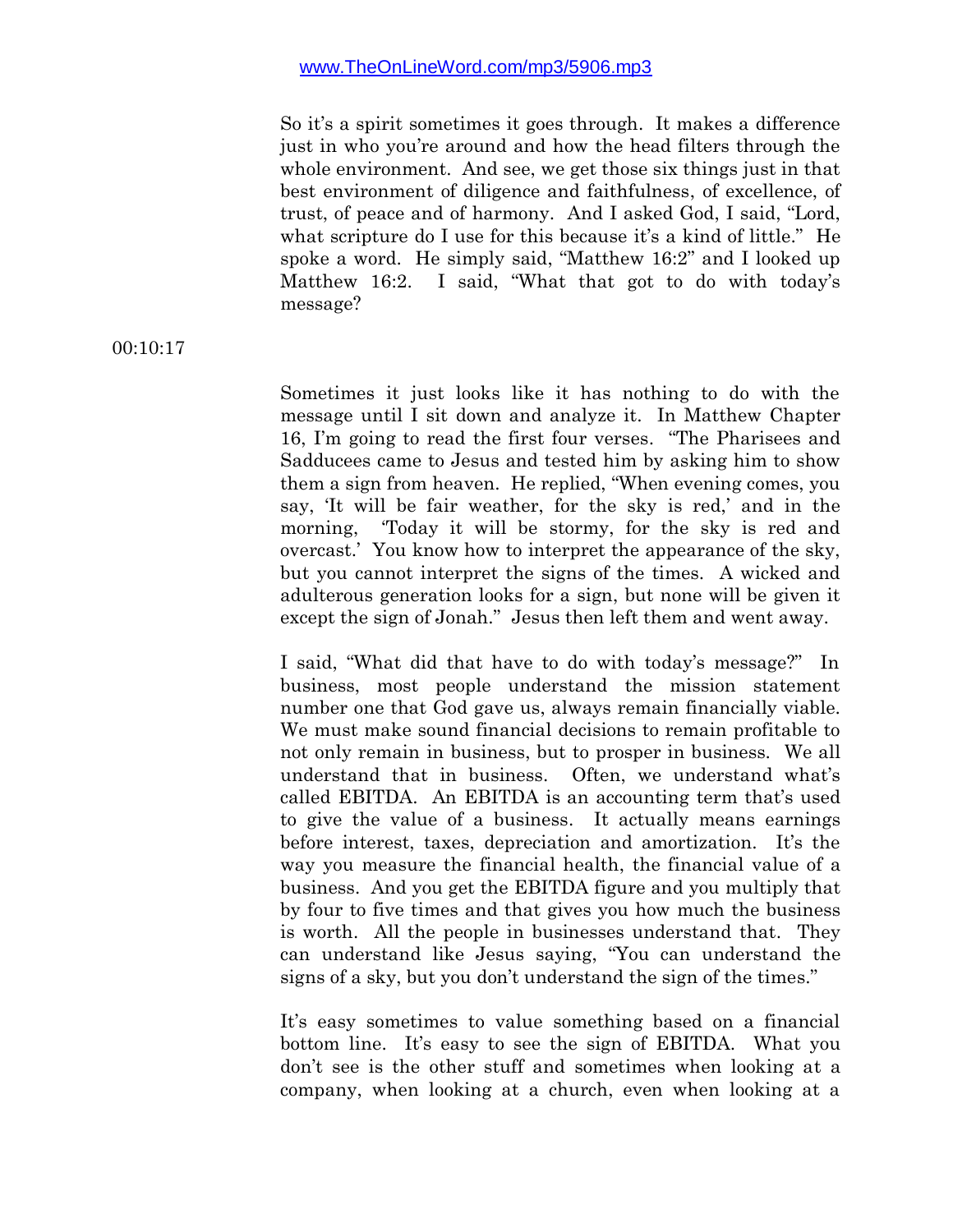potential spouse, we look at EBITDA, the earnings before interest, taxes, depreciation and amortization. What kind of car do you drive? What kind of degree do they have? What kind of house do they live in? And we see these kind of things and we will base the whole company and it doesn't just apply to just business companies, the company that you keep -- you base the whole company on EBITDA. But often, God looks at other stuff.

Now he gave us number one, you need to be financially viable because if you're not financially viable, you won't stay in business, but God gave us this other stuff. All of the other seven principles have to do with stuff that's not particularly related to the EBITDA, it's not related to the bottom line. There's so many of our lives right now, is not related to the bottom line.

The main thing that happened with COVID that folk were worried about was the economy. They were worried about money. Business involves money. Life involves money. There's no question about that. But that's not the sign of the times. That's not the thing that God needs you to see because it didn't take God to see money. Folk see that all by themselves.

I mentioned about my sons and how they were discussing about investment. Well, the one who's out front with the investment and our weekly meeting two weeks ago he says, "I need to change my focus and I don't need to be focusing so much on investment." He said, "I got to start focusing more on my spiritual life." He was reading the sign of the times.

In Bronner Brothers which is the other company that I'm a part of, that's a company that my father started and we brought in a consultant to help take the company to another level because we've been having some challenges in the last few years with our EBITDA, with our bottom line profit. And they were telling us, "You know, your business really is about C-level looking at this profit figure." And I said, "That may be true looking at the profit figure, but you got to look at way more than the profit figure." I said, "First of all, we've been in business for 75 years. There's a lot of folk got a lot of profit, but three, four years from it, they're gone. We've been in business for 75 years. We have never missed a payroll or had a payroll check bounced in 75 years." You try to run a business 75 years without ever bouncing a check or ever missing a payroll and see how difficult that is. I see among the brothers, there are no divorces. When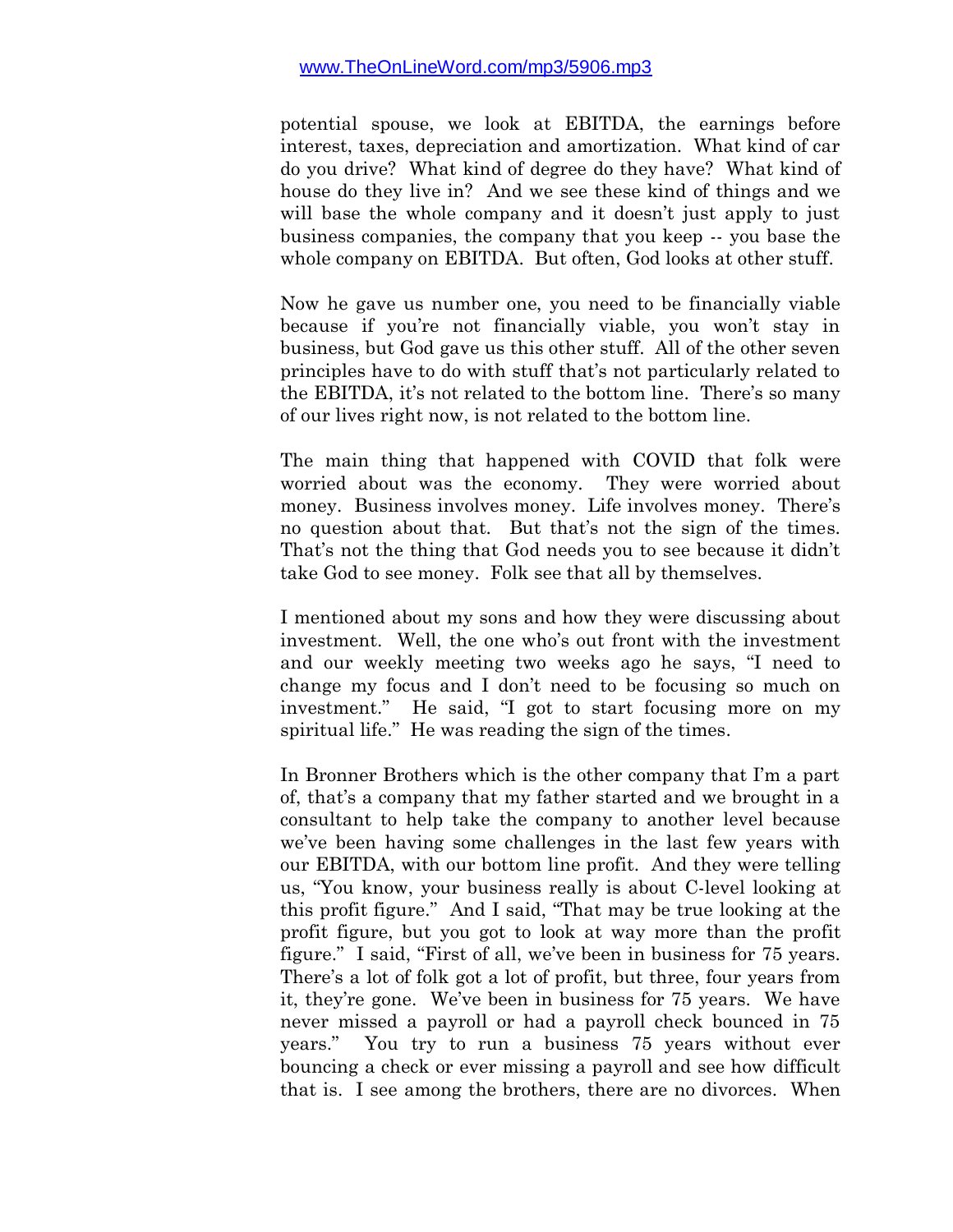you look at the top richest three men in America today, number one is Elon Musk. Number two is Jeff Bezos. Elon had been married two times. Jeff just busted up his wife. It ain't easy.

00:15:09

So I said, "Among all of the brothers, there are no divorces among any of the brothers. We're not as rich as Elon and we're not as rich as Jeff, but our households are together." I said, "Then, ain't not that the brother has been in the hospital but me and I was only in that due to a crash that God pulled me through. Do you know how valuable it is? No, it's not in the EBITDA figure." And then the brothers take a brother's trip every year. We have an attorney who handles our estate stuff, dealing with inheritance and all of that and corporate taxes and they're located out in the rich section of town. And he told us one time he said, "Mr. Bronner." He said, "To be honest about it, I got a whole lot of clients with way more money than you all got." He said, "As a matter of fact, you all are actually some of the least wealthy of the clients we handle because we handle clients with hundreds of millions of dollars and I got all these clients with all this money." And he said, "But you all are the only family -- you all are the only one that gets along."

He said, "Most of my other families that I handle, I can't even bring them all in the conference room. We have to do it the conference call because they can't be in the same room together without fussing and fighting." And he asked my mother, he said, "Mrs. Bronner, you all are the only family out of all these wealthy folk I handle, you all are the only family that gets along." This is a white lawyer and he says, "Can I bring my family to your house for Christmas?" Because whatever you all got, it ain't in the EBITDA. We got families and most of the families I handle got way stronger EBITDA figures than you, but it's not in the EBITDA. "Can I bring my family to your house for Christmas? Because whatever the Bronners got, I want my children and I want my wife to see it." And my mother told him this, she said, "Look." She said, "Whatever you want your children to be, model it." My mama didn't invite him over to Christmas. She said, "Whatever you want your children to be, model it. You'll be what you want them to be and they will see what you are and what you do and sooner or later they will follow that." Just simple words that my mother told his high-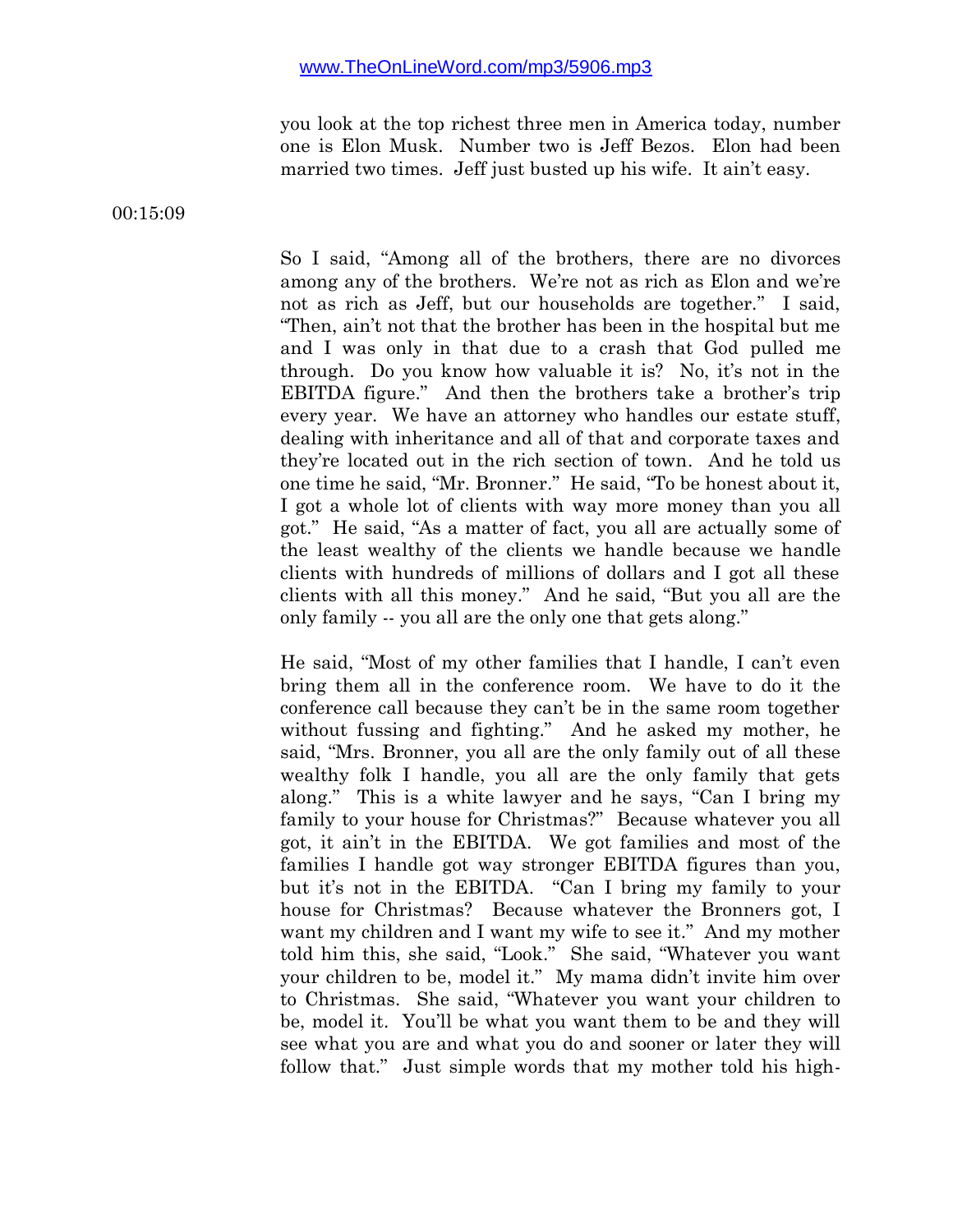powered expensive lawyer. "Whatever you want your children to be, model it."

So oftentimes this stuff is not in the black-and-white financial figures, it's in this having the best environment and when you can follow those six things of diligence, faithfulness, excellence, trust, peace and harmony, it's in a company. But God says, "I want the peace in the company to flow through to your employee's homes." And normally a company don't give a hoot what's going on in your house. In the vast majority of companies, all they care about is EBITDA. All they care about is the earnings before income, taxes, depreciation, interest and amortization. That's all they care about is the EBITDA. But life is so much more than EBITDA and that's why even though the company now -- the money is just going up and up and up and up and up. It can be some of the worst things in the world to mess up your spirit, is to have business booming and you got to keep yourself grounded and you got to understand like my son realized a couple of weeks ago. "I got to start focusing on my spiritual life."

Some of you all, your money is doing really, really good and they're sometimes antipathy of each other, meaning that sometimes when money goes up, spirit goes down. You got time to spend time with God. When your money gets to a certain level, you can sometimes feel that you need God and I got five month's rent in the bank. Do you know you feel different when you have five month's rent in the bank? Than when your rent is due in five days, you ain't quite got it all. The big difference, but sometimes when you study the Bible and you study the children of Israel, the more God blessed them, the further they got away from God. The more money he gave them, the further they moved away from it. So it's a dangerous thing. But if you keep your mind focused on God, he can bless you without him messing you up.

So I believe we're getting ready to move into just a season where there will be more and more of God's blessings that will flow and all of the areas of lives. But as these blessings begin to flow, we've got to stay focused on God.

I appreciate Brother Julian and Evette. You all know Evette just had a birthday a couple of days ago and they're staying at a fabulous hotel downtown.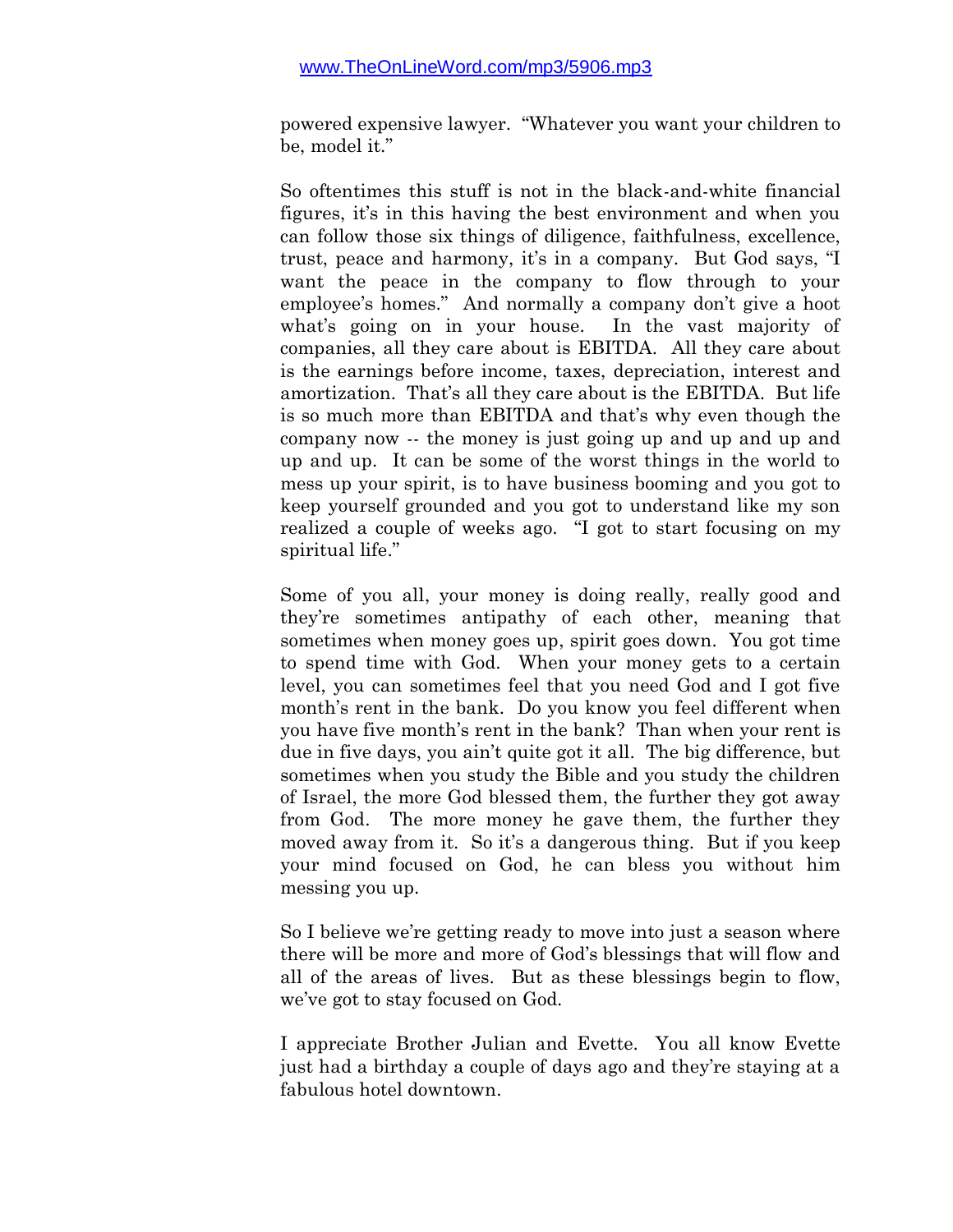#### 00:20:04

When I saw Julian this morning, I was kind of surprised. I said, "You all now staying at the hotel?" He said, "Yeah, pastor. We live in the back end of the hotel." He said, "But we left this fine hotel to come to church."

That's why the God says when you get food and you forget to praise me. Julian said, "We left the hotel to come to church." It's a super nice hotel. Some people wouldn't just stayed as - and see, they're one of the hardest-working couples in the church and they have a right and said, "We don't work hard all." "Listen, you need, deserve a break." "Baby it's your birthday, we deserve a break." So if anybody had a reason not to be at church, it's Julian and Evette. If anybody needed a break, it's Julian and Evette. But they said, "No, we're going to church the morning." And do you know when you have that kind of unity? There's a power that goes through and then God can bless you more and more and more and more.

Some of us don't have the foundation for great blessing right now because it'll mess us up and God cannot give it to us because if he did, we forget him and we wouldn't focus on God. So as we move through the last couple of these messages just dealing with the company -- I think it's going to be an elevation of not just spirit, but an elevation of blessings and some of you may have seen the Instagram post that I had a couple of days ago and I actually put a logo, Blessings Bountiful. Blessings Bountiful, it's actually an LLC corporation that James and I own. It's actually our investment arm, but it's also the name of the next church. And I had the artist do the logo -- when I saw the logo, I said, "Oh, this logo is just fantastic." And it wasn't until I was looking at the logo about a week ago and the logo has some leaves and branches that come underneath it and I started looking at the leaves. I said, "How many leaves on this thing?" And I begin to count them and by the time I got through counting them, I said, "Oh my goodness. There are 42 leaves on this thing."

I called up the graphic artist because the graphic artist also works for Century and I said, "Man, do you know how many leaves on that logo that you did for Blessings Bountiful?" He said, "No." I said, "Count them." And he counted and he said, "Oh my goodness." He says, "42 leaves" and he knows the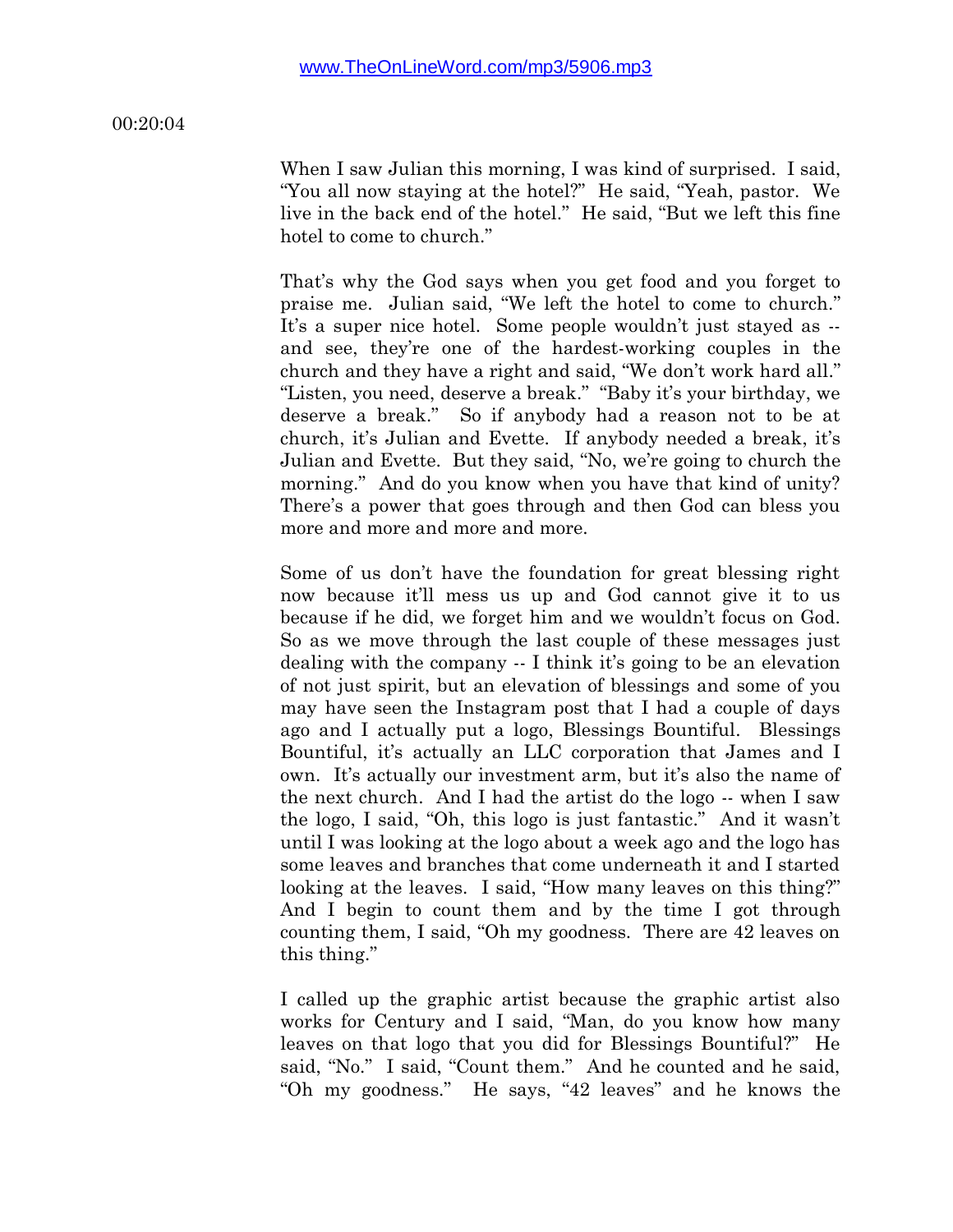significance of 42. But I said, "Did you do that?" He said, "No." He said, "All I did before I designed this." Well, he said, "I prayed and asked God for guidance and I change this and I changed and I did this and I did that." He said, "I had no idea was 42 leaves on it." Ad see God, he says the next church will be 4,200 seats including (00:22:57) and I'm saying to myself, "How are going to get a 4,200-seat church in the rate?" We go, "It makes no logical or practical sense" but that is not my problem. My problem is to do what God has told me to do, is God's challenge to make the other stuff happen. And to be honest about it, that's all I can handle. I can't handle doing what you supposed to do. I got all I can handle doing what I'm supposed to do. That's all Nathaniel Hawthorne Bronner, Jr. can handle is what I'm supposed to do.

So I have nothing to do. I can try to inspire you. But to be honest about it, I didn't ask for YOLO, I got enough myself. I got enough stuff to do myself for what God has told me to do. So once I do what God has told me to do, that's God's issue on how he's going to make that 4,200-seat happen. That's his issue, but he can do that the same way he orchestrated with the artist to put those 42 leaves on the logo. When you do what you're supposed to do, you leave the rest of that to God.

So as we go through the final messages just in this corporate mission statement, you need to have a mission statement in your own life. And when you follow that mission, when you follow what God has told you to do, blessings will start coming. When God says, "I will with your tithe, I'll pour you out a blessing as you have not room enough to receive." We're struggling now trying to fill orders. We really are. But they cannot work on the Sabbath. They may be working today, but they can't work on a Saturday, but we're struggling trying to fill orders and I understand what it means. I'll pour you out blessing that you don't even have room enough to receive and all he ask you for is a little bit of the portion and some of us want to do it the other way around. "Well, Lord you give me the big stuff then I give you that." That ain't the way it work because to be honest with you, if I can't trust you with a little bit, I sure can't trust you with a lot. So people, we need to become faithful with whatever God has told us to do and when we're faithful with what he don't worry about the president and what he's supposed to do, I have nothing to do with that.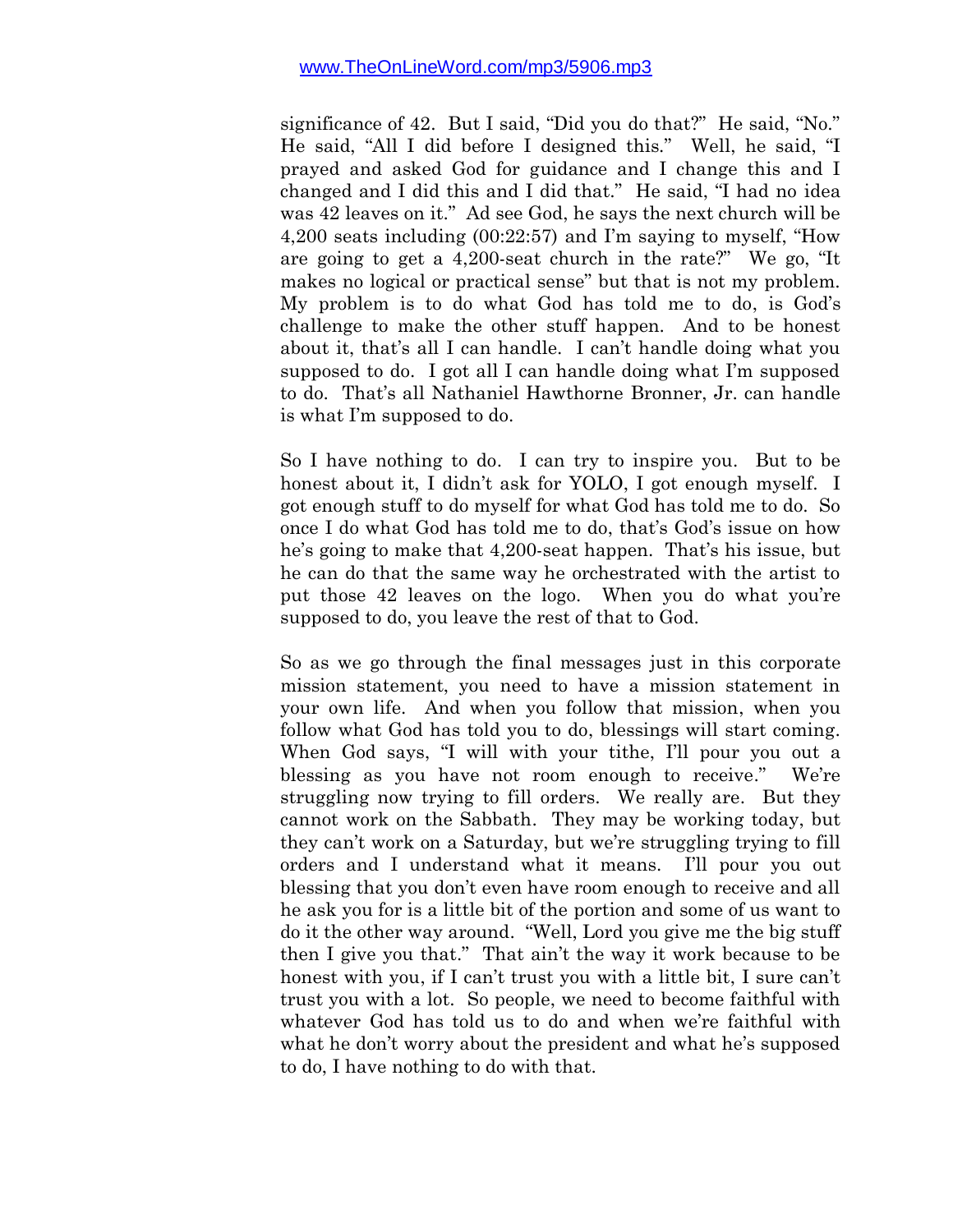#### 00:25:03

He got enough on his shoulder, I got enough on mine. All I need to do is to do what God has told me to do. That's all he's going to be responsible and ask you for is, "Did you do what I told you to do?" And if you don't know what he's telling you to do, read your Bible. And as we move closer in to be the obedience of those mission on our mission statements of life, is going to change all of our results.

So I thank you just for bearing with me as we've gone through so far these mission statements, but I am really excited about what's coming. I really am. I am excited about what's coming and I'm not talking about I'm excited about some vaccinations, no. I'm excited about what's coming. I really, really am. I believe for God's people; the blessings are going to be beyond what we can even ask or think. I thank you for joining us today at Brothers of the Word. You can go to BrothersoftheWord.com. You can listen to the entire series of God's Mission Statements and hear the entire eight messages absolutely free of charge or send this message to anyone absolutely free of charge. Thank you for joining us today at Brothers of the Word because brother, you need the word.

Amen. Amen. I'm going to ask C. Elijah if he would come and just close us out for today.

C. Elijah Bronner: Praise God. Now give Pastor Nathaniel a hand for the message. Praise God, it's such a powerful message. I'm just going to read his statement once again for the mission statement.

> We shall do our best to maintain a spirit of excellence, spirit of diligence, faithfulness, excellence, trust, peace and harmony that shall transcend the office and spread to our personal relationships. So we're just so grateful to have that reminder.

> The Bible talks about having an excellent spirit and so we're just grateful to be able to be happy and to be joyful, to serve one another and love, to be useful and kind and considerate, to look out for one another, to eliminate strife and bitterness, fussing and fighting and allow God's grace and his goodness to flow in our homes and in our atmosphere, in our environment. And so we're just grateful for that word today that reminds all of us to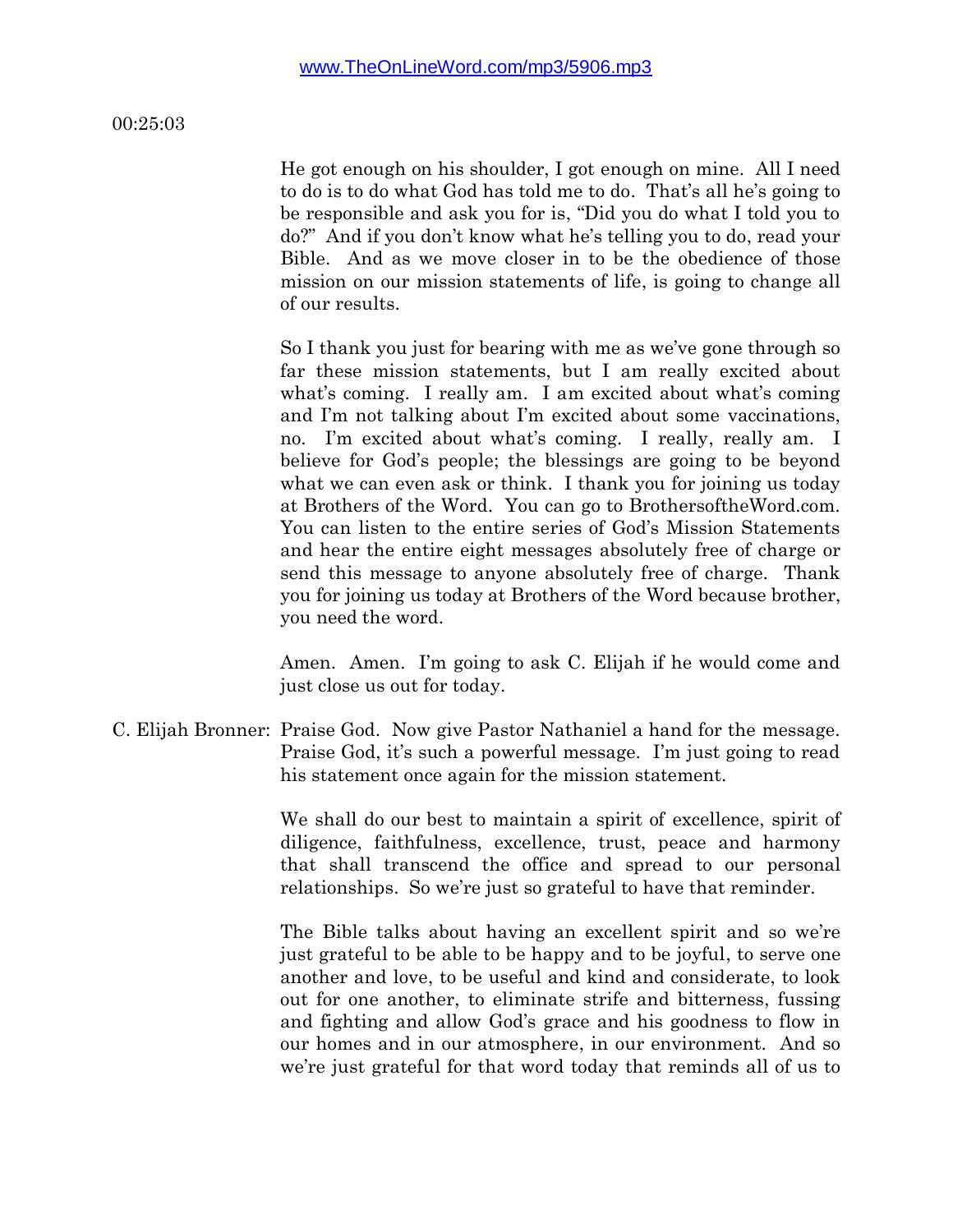love a little bit more, serve a little bit better, be a little kinder, be a little nicer and we're grateful.

Praise God. Every head bow. If there's anybody here today, if you want to surrender your life to the Lord Jesus Christ, invite him into your heart, will be your lord and savior. Or if you want to re-dedicate your life, or if you want to join the church, we want to give you an opportunity for any of those invitations. If you like to respond to any of those, you can come down. Or if there's anybody here you want to pray for your relationship, pray for your home, environment. You want the peace of God to just fill afresh and just going to change your way of life. You know, you want to say, "God, I want you to live through me. I want your love to flow through me and I'm tired of the strife, tired of the fussing, the fighting and having a bad attitude, griping and complaining and grumbling. I want a peaceful harmonious atmosphere in my home and in my life with people that I'm in a relationship with. I want to be a lifter. I want to be a blesser. I want to make people better around me." So if there's any one of you want to respond to any of those invitations, we invite you to come. Praise God. We thank God so much. Thank God for all of you all. Praise God. Amen. Amen. Amen.

Nathaniel Bronner: Anybody who wants just an additional peace in their home, my guess is there are some people who do need that additional peace just in your home, in your heart. The company has had an extreme level of peace within it. As a matter of fact, the reason I had to enforce our Sabbath rule -- because a lot of folk didn't want to go home. They literally didn't want to go home. There was more peace in the building than in their house and you can feel it sometimes when you walk in. So C. Elijah says for anybody who just needs a greater level of peace in your home - and it's not easy these days to keep peace anywhere, you all know it's not easy to keep peace in most churches. Most churches have more mess going on in every auxiliary, department, all kind of stuff.

00:30:17

So the peace has been manifested in this church. It's been in the business. It has flowed into our homes. It is not that you don't have some issues, but there's a piece of God that exists there. Because remember even heaven itself had a war, that a third of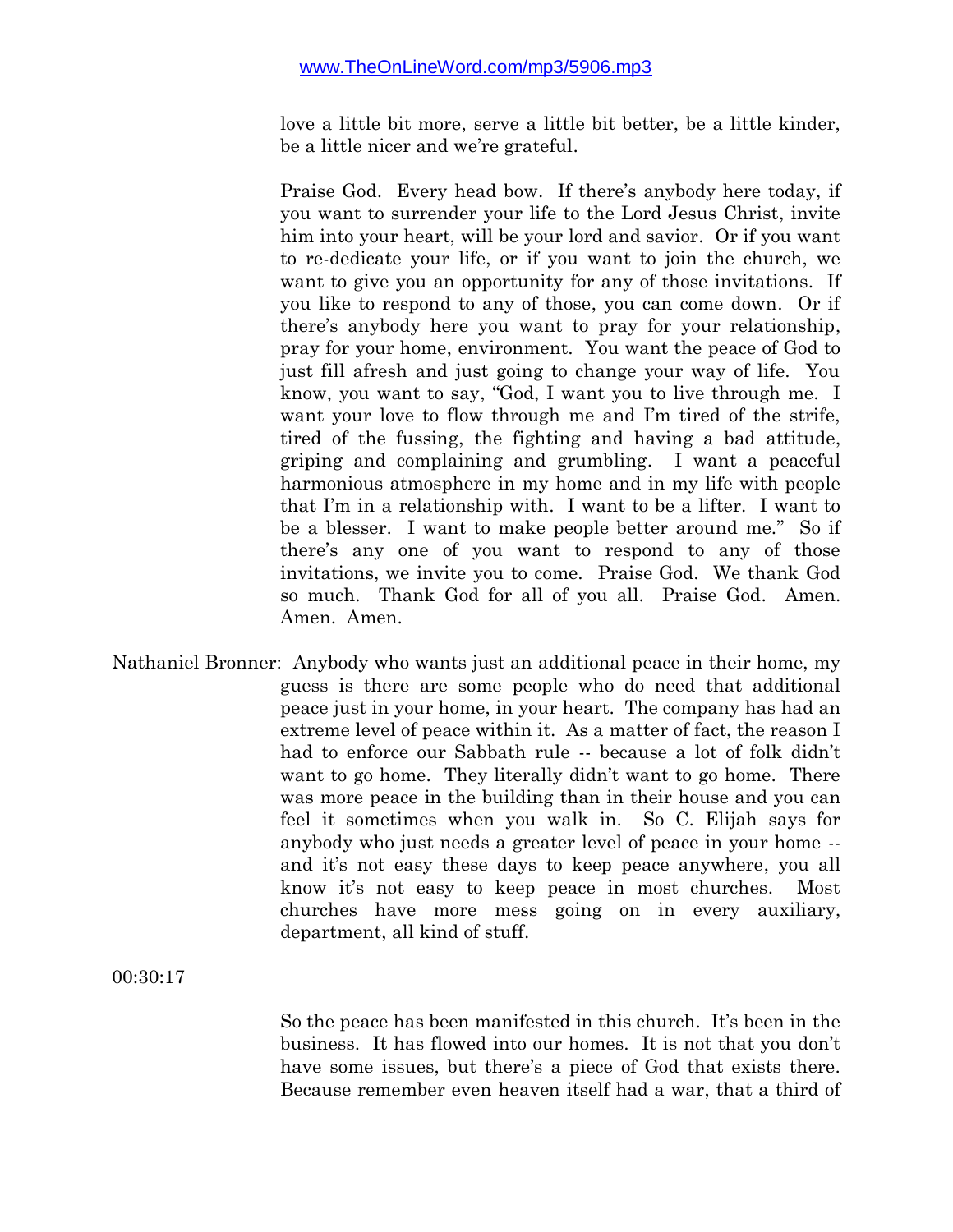the angels were cast out. So, strife can occur anywhere, but there is an anointing and if my brother Bernard is here -- I want him to come down with us. James is not here. So I want him to stand instead for James. Bernard is president of Bronner Brothers and Upscale and business is tough. For those of you all not in -- business is tough and on our brother's trip this past year, Bernard said that he had made a declaration and the two of us, we're the two oldest and we're probably the two hot temper ones to be honest about it. And he said, "I had made a declaration and a commitment that I am not going to get angry about anything."

And see when you're running a lot of stuff, it's just a whole lot of stuff that comes at you and it's so easy to lose your cool. I told him the other day, I just admired him because I've seen the change and I've seen his control of spirit and no matter what comes at him, he's not gotten upset.

See that's why peace in your home comes after peace in your heart. You will not get peace in your home when you don't have peace in your heart. It comes after that, not before, so you can't walk into the house and my peace be still and you are raging on the inside. That's not going to happen. Peace in your heart precedes. It comes before peace in your home. So I want my brother to come down and just to hold up his hand. He's not a preacher. He's tearful, but he aint a preacher. You're telling I'm not the preacher. I'm not the preacher, but he has some things -- sometimes to be honest, that some preachers don't have.

So he's made a commitment not to get angry and I've not seen him upset since he made that commitment or really long before he made to commit, he made the change. And the three of us, myself, Pastor James, we all live on the same street. So when you talk about brothers being neighbors, we literally are. We all live within three houses of each other. We live on the same street. So I see him walking and he walks an hour every single day. No matter how much he has to do, no matter where he travels to, he walks an hour a day. But he told me on the last time -- I saw him out walking, went out and walk one lap with him and he says, "Not only have I continued my walking for an hour a day." He said, "But, I've added. I now spend an hour a day in prayer and meditation."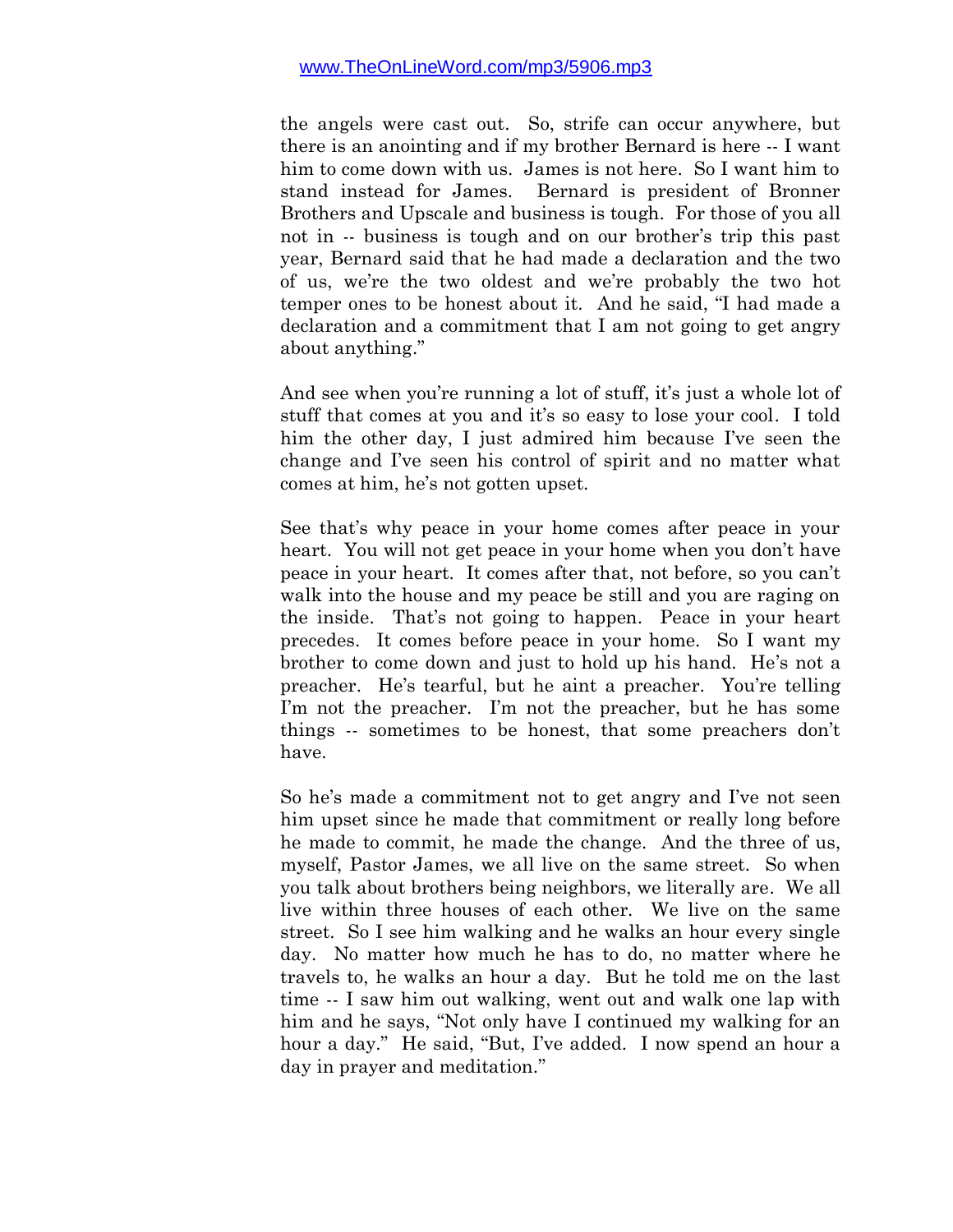So he's got two hours a day set out, one for the exercise of his body, the other for the exercise of mind and spirit. So when I asked him to stand here, I know he's not a referee. He's not a preacher but he's got something that so many of us needs and I told him, "I'm going to try. I'm trying it because I had made it through you, but I get made." There's some stuff that's going to upset me. So I want to get to the point where nothing in this life will cause me to lose my peace. But sometimes you have to have an example so you can see somebody else who's doing it. So being, you can know "I can do this, too."

So if there are those here in the sanctuary of those who are watching us live -- you're watching live electronically. You just hold your hands up. But if you here it and what you need in your heart or your home is this peace or an additional level of it, then come down. We're not going touch you. I'm going to pull my mask up so I won't breathe them. But we just want to pronounce this blessing and this anointing of the peace of God over you.

And we're not even going to pray out loud because sometimes peace is quiet. It's quiet. Don't take a whole lot of noise. Usually peace is stillness. It's quiet.

00:35:14

And if my brothers, if you just hold up your hands as you pray silently over the people that they shall have peace and peace more abundantly. And I want you to just feel it flow from heaven and gently light upon you and is it touches you, it pushes out the darkness. It pushes out the fear. It pushes out the hurt. It pushes out the frustration. It pushes out jealousy. It pushes out unforgiveness(ph). It pushes out all of the things that keep us from peace and just feel it falling down like the rain and feel it enter your soul and bring peace as it stills emotions, stills your mind from just racing from one thing to another, and it just brings peace. And as Jesus walked across the water in the middle of a storm and simply says, "Peace, be still. Peace be still. Peace be still." In the name of Jesus we pray. Amen.

Christian, you want to sing something for us and then we'll dismiss or I can sing, it does matter. That's really good. I'm just kidding. I'm just kidding.